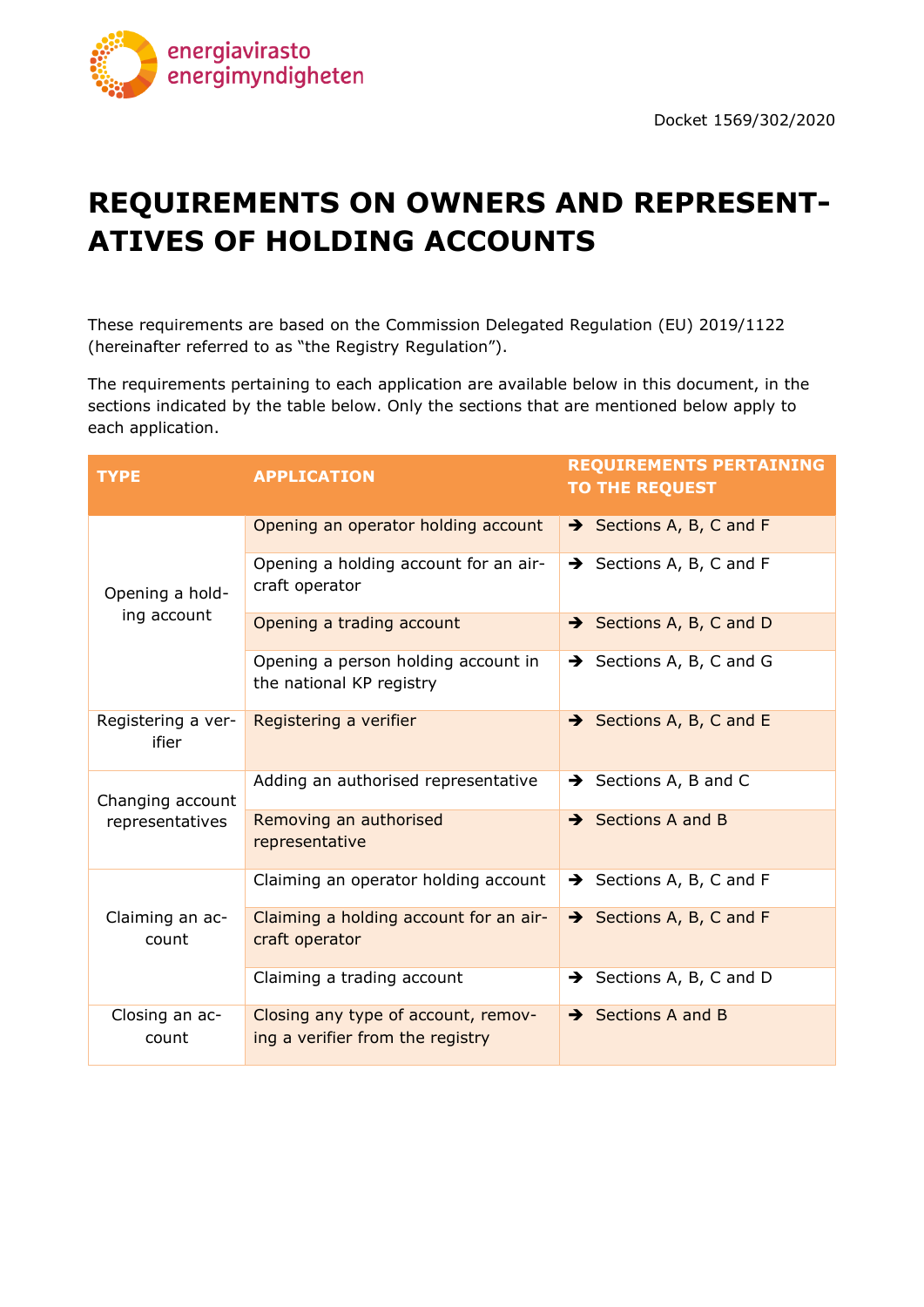## **TABLE OF CONTENTS**

| C. REQUIREMENTS PERTAINING TO AUTHORISED REPRESENTATIVES  6            |  |
|------------------------------------------------------------------------|--|
| D. REQUIREMENTS PERTAINING TO HOLDERS OF TRADING ACCOUNTS 8            |  |
|                                                                        |  |
| F. OPENING AN OPERATOR HOLDING ACCOUNT OR AN AIRCRAFT OPERATOR HOLDING |  |
| G. OPENING A PERSON HOLDING ACCOUNT IN THE NATIONAL KP REGISTRY  12    |  |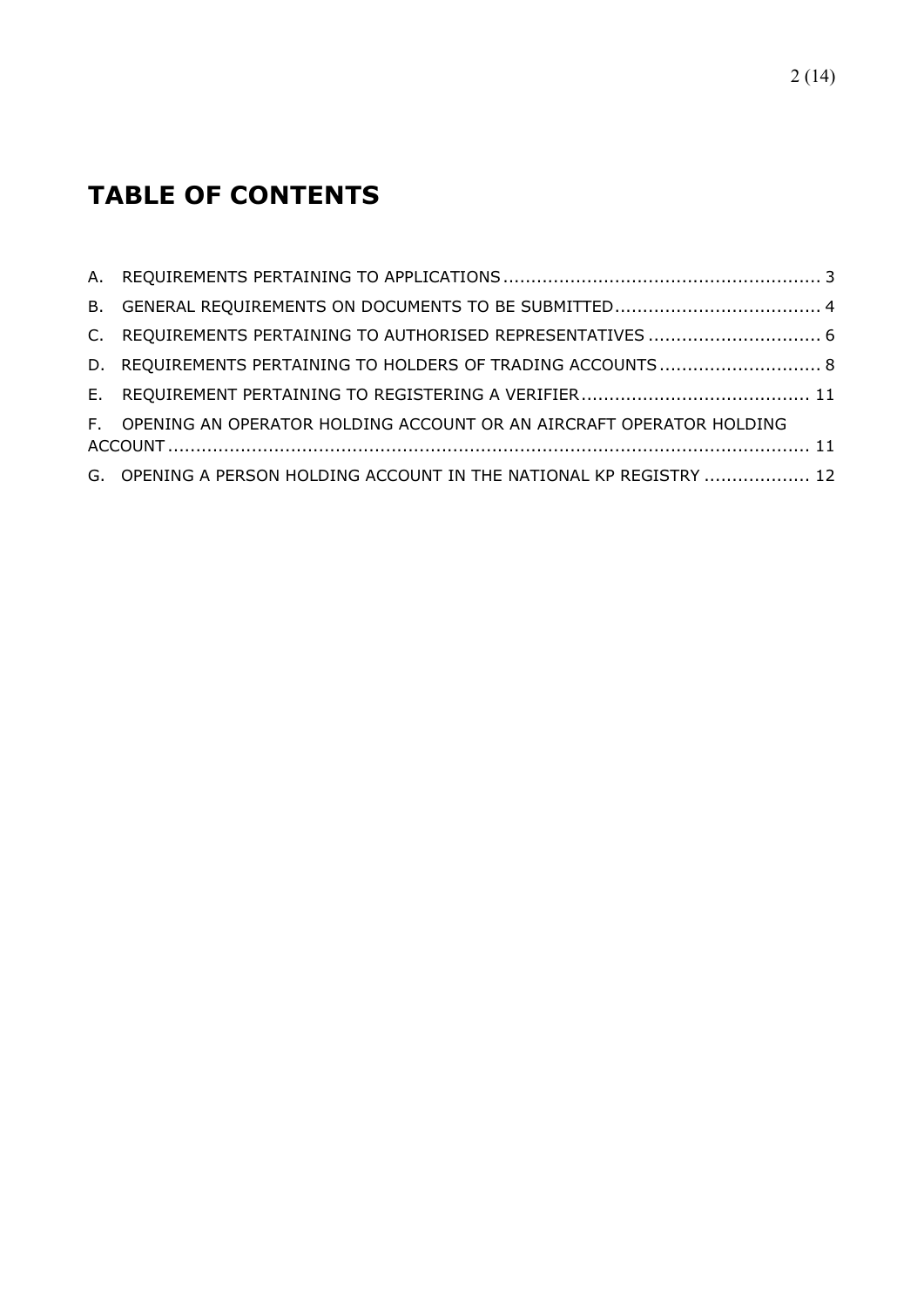## <span id="page-2-0"></span>**A. REQUIREMENTS PERTAINING TO APPLICATIONS**

| <b>REQUIREMENT</b>                                                                                           | <b>COMPLIANCE WITH THE REQUIREMENT</b>                                                                                                                                                                                                                                                                                                                                                                                                                                                                                                                                                                                                                                                                                                   |
|--------------------------------------------------------------------------------------------------------------|------------------------------------------------------------------------------------------------------------------------------------------------------------------------------------------------------------------------------------------------------------------------------------------------------------------------------------------------------------------------------------------------------------------------------------------------------------------------------------------------------------------------------------------------------------------------------------------------------------------------------------------------------------------------------------------------------------------------------------------|
| Application                                                                                                  | The application is submitted in the REKA online system. Alter-<br>natively, if necessary, an application form may be filled. In<br>the REKA system, all applications shall be signed by persons<br>authorised to represent the applicant in accordance with the<br>articles of association or other similar rules. On behalf of a<br>company, the documents shall be signed by persons with au-<br>thorisation to represent the company. Private persons sign<br>the application in person. The application form is signed as in<br>the REKA system, with the exception that an application con-<br>cerning removal of an authorised representative can also be<br>signed by an authorised representative assigned for the ac-<br>count. |
| Verifying the right of the<br>persons signing on behalf of<br>the account holder to sign<br>the company name | The Energy Authority will verify the information from infor-<br>mation services of Alma Talent and the joint business infor-<br>mation system of the Finnish Patent and Registration Office<br>and the Tax Administration (hereinafter referred to as "the<br>Information Service").                                                                                                                                                                                                                                                                                                                                                                                                                                                     |
|                                                                                                              | In the case of municipalities and other institutions under pub-<br>lic law, the Energy Authority will verify the information from<br>the account holder's website. If the Energy Authority uses in-<br>formation found on the website of the account holder for the<br>verification, the Energy Authority will also send e-mail to the<br>account holder to double-check the information.                                                                                                                                                                                                                                                                                                                                                |
|                                                                                                              | A company registered abroad must submit evidence of the<br>right to sign the company name.                                                                                                                                                                                                                                                                                                                                                                                                                                                                                                                                                                                                                                               |
|                                                                                                              | If necessary, the Energy Authority may request a written re-<br>port on the right to sign the company name.                                                                                                                                                                                                                                                                                                                                                                                                                                                                                                                                                                                                                              |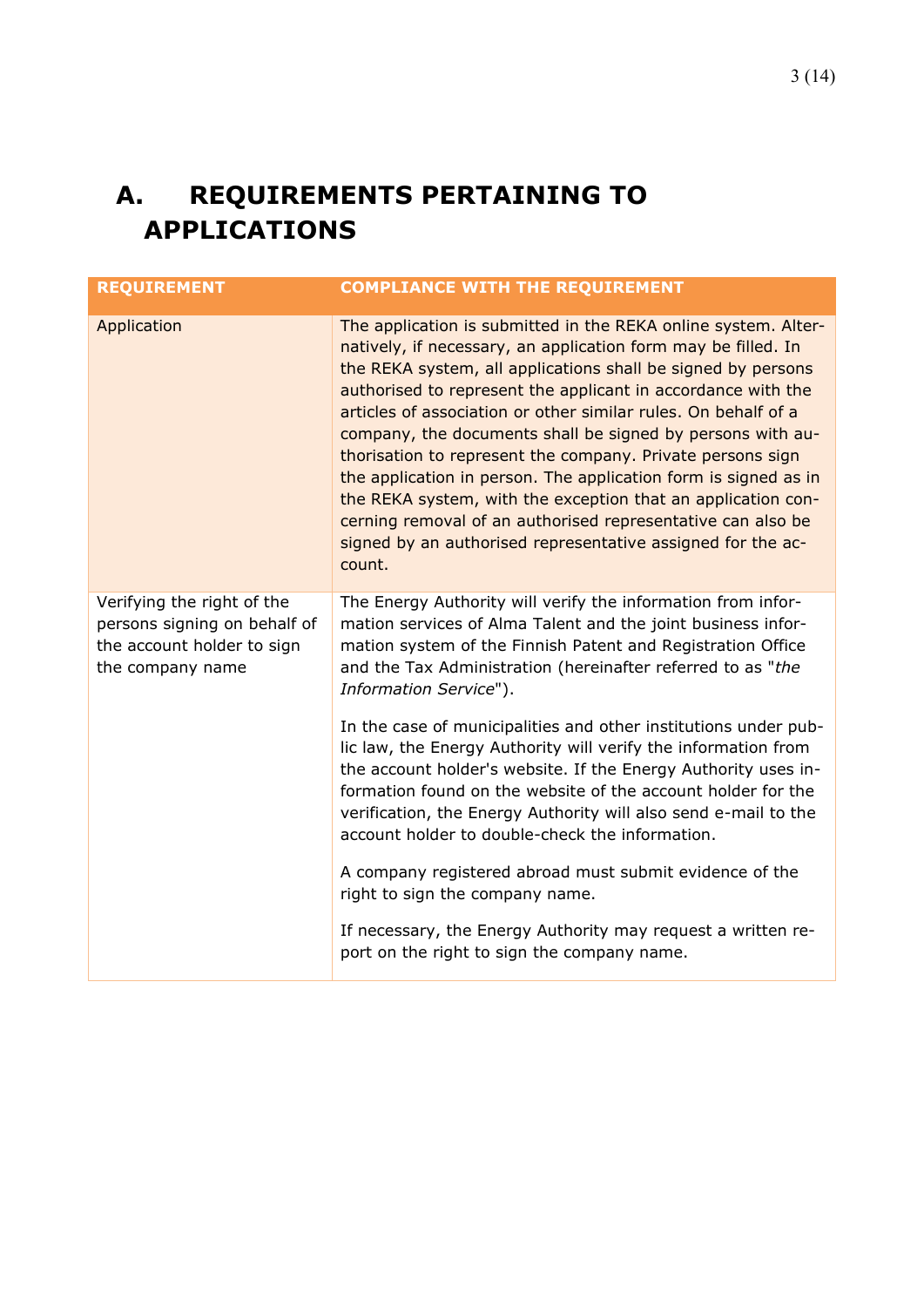## <span id="page-3-0"></span>**B.GENERAL REQUIREMENTS ON DOCUMENTS TO BE SUBMITTED**

| <b>REQUIREMENT</b>                                                                  | <b>COMPLIANCE WITH THE REQUIREMENT</b>                                                                                                                                                                                                                                                                                                                                                                                    |
|-------------------------------------------------------------------------------------|---------------------------------------------------------------------------------------------------------------------------------------------------------------------------------------------------------------------------------------------------------------------------------------------------------------------------------------------------------------------------------------------------------------------------|
| Some documents must be<br>original or certified, and in<br>certain cases legalised. | Certain documents must be submitted to the Energy Agency<br>as originals or as certified copies. Some documents must also<br>be legalised. It is mentioned in the following chapters to<br>which documents the requirements apply.                                                                                                                                                                                        |
|                                                                                     | For further information, see the Energy Authority website.                                                                                                                                                                                                                                                                                                                                                                |
| Documents must be submit-<br>ted in Finnish, Swedish or                             | All of the submitted documents must be either in Finnish,<br>Swedish or English.                                                                                                                                                                                                                                                                                                                                          |
| English.                                                                            | In the case of documents in any other language, an official<br>translation by the authority or an authorised translator, pref-<br>erably into Finnish or Swedish, must be enclosed. If there is a<br>justified reason to do so, the Energy Authority may also ac-<br>cept a translation into English. For more information on au-<br>thorised translators, please visit https://www.oph.fi/en.                            |
|                                                                                     | The original legalised document or a legalised copy thereof<br>must be submitted with the official translation if the docu-<br>ment concerns an organisation. If the document concerns a<br>natural personal, a certified copy of the original document is<br>sufficient.                                                                                                                                                 |
|                                                                                     | If a public document is granted in any of the official EU lan-<br>guages and it concerns a natural person, an official transla-<br>tion is not needed if the document is accompanied by a multi-<br>lingual standard form provided by an EU Member State. A<br>multilingual standard form can be used to certify e.g. a per-<br>son's name, domicile and/or residence, nationality and ab-<br>sence of a criminal record. |
| Delivery method of docu-<br>ments                                                   | By regular mail or in person to:                                                                                                                                                                                                                                                                                                                                                                                          |
|                                                                                     | <b>Energy Authority</b><br>Lintulahdenkuja 2 A<br>FI-00530 Helsinki, Finland                                                                                                                                                                                                                                                                                                                                              |
|                                                                                     | If the documents are to be delivered in person, an appoint-<br>ment for the delivery must be made in advance by sending<br>an e-mail to rekisteri@energiavirasto.fi or calling +358 (0)29<br>5050 100 on weekdays between 12:00 and 2:00 pm Finnish<br>time.                                                                                                                                                              |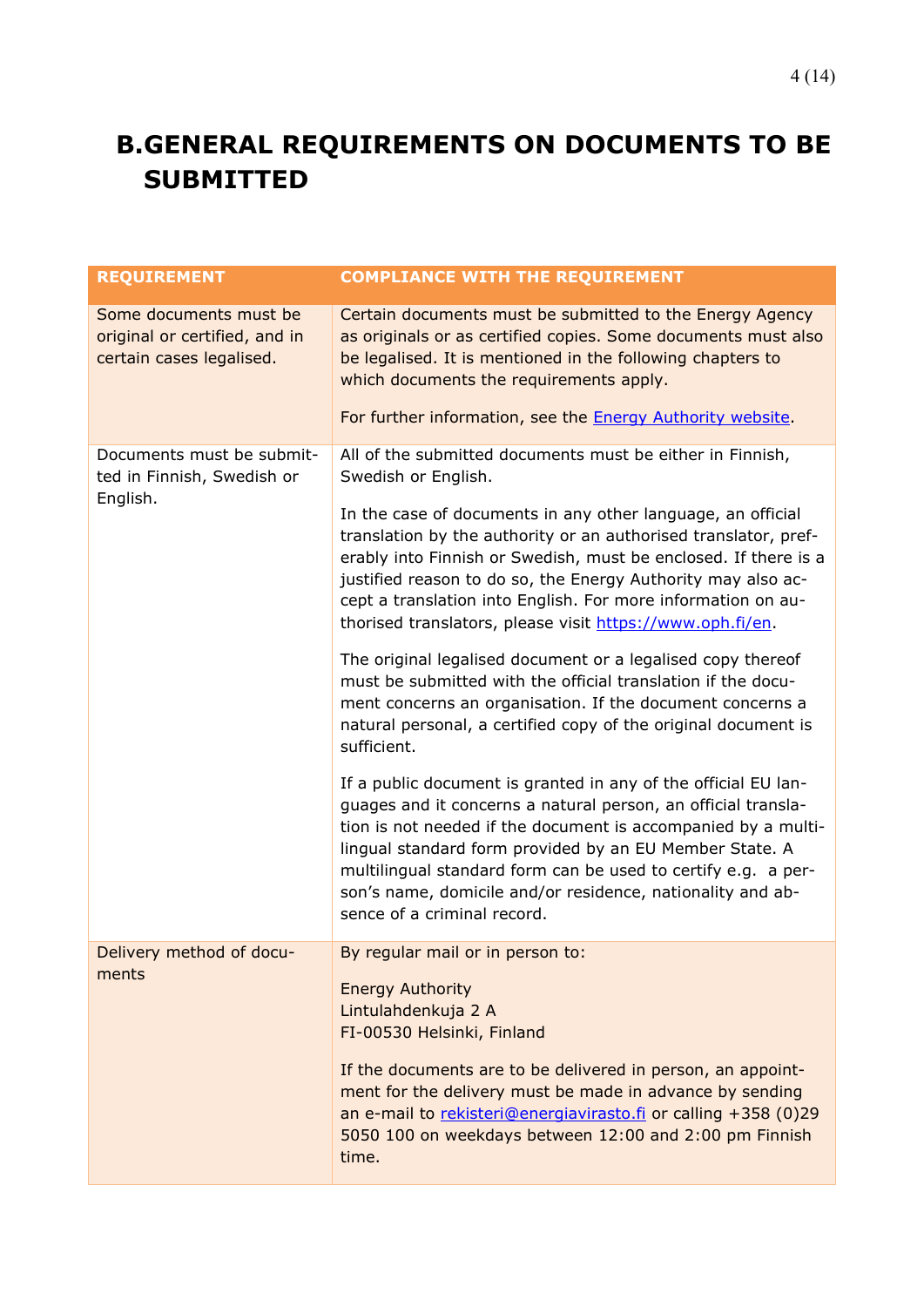| <b>REQUIREMENT</b>   | <b>COMPLIANCE WITH THE REQUIREMENT</b>                                                                                                                                                                                                                                                                                                                                                                                                                                                                                                                                                        |
|----------------------|-----------------------------------------------------------------------------------------------------------------------------------------------------------------------------------------------------------------------------------------------------------------------------------------------------------------------------------------------------------------------------------------------------------------------------------------------------------------------------------------------------------------------------------------------------------------------------------------------|
|                      | By virtue of the Commission Regulation, the Energy Authority<br>is obligated to demand delivery of the documents enclosed as<br>appendices to an application on paper, which is why the doc-<br>uments cannot be sent by e-mail or fax.<br>If the application is submitted using an application form, the<br>signed form may be scanned and sent by e-mail to the En-<br>ergy Authority (rekisteri@energiavirasto.fi). Also, the form<br>which indicates the beneficial owners (see below) of an or-<br>ganisation requesting the opening of an account may be<br>scanned and sent by e-mail. |
| Age of the documents | The certification and legalisation of a document must take<br>place less than three (3) months prior to the moment when<br>the request for action is submitted.<br>The personal identification document (an identity card or<br>passport) whose copy is submitted to the Energy Authority<br>must be valid when the copy is submitted.                                                                                                                                                                                                                                                        |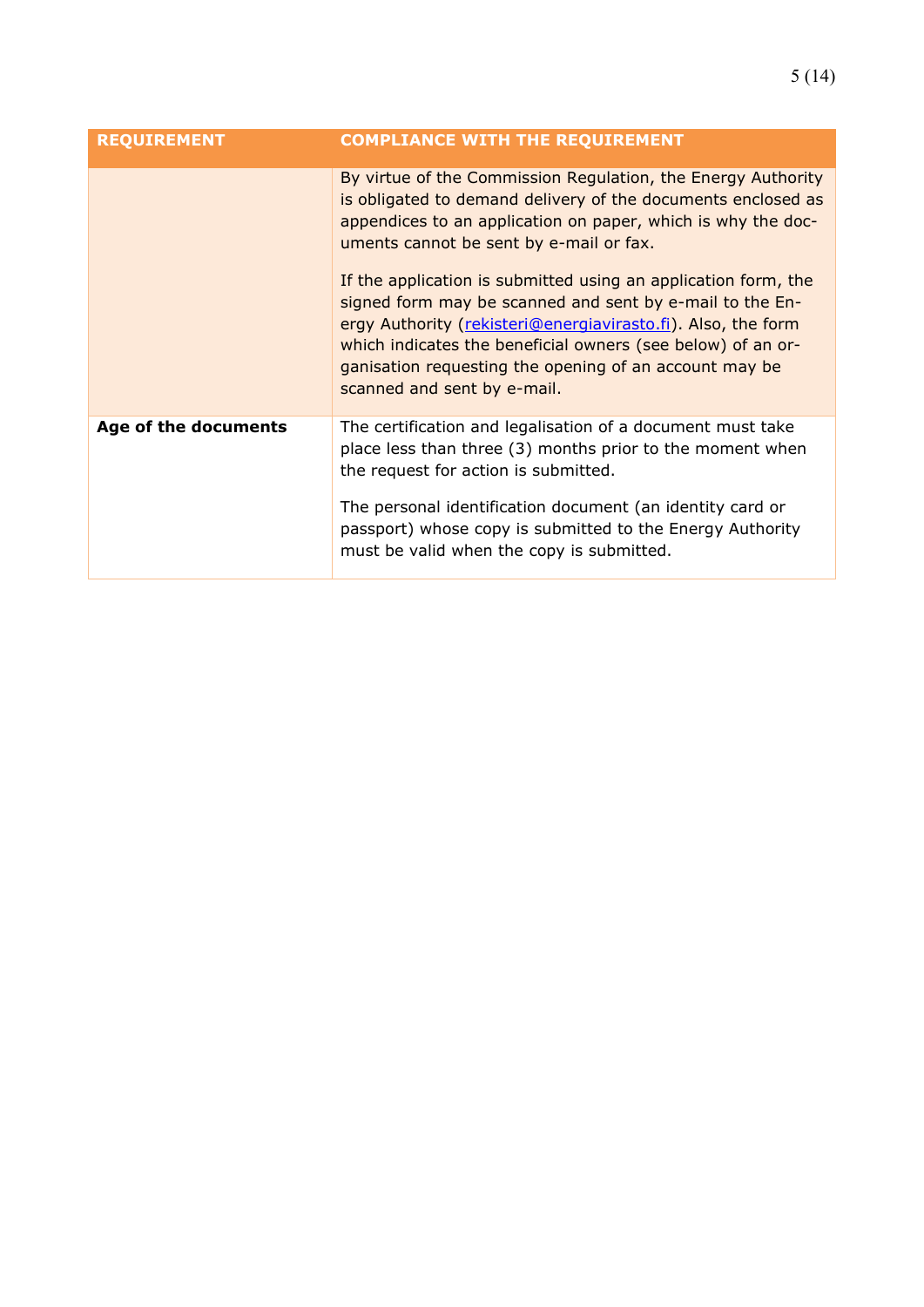## 6 (14)

## <span id="page-5-0"></span>**C.REQUIREMENTS PERTAINING TO AUTHORISED REPRESENTATIVES**

Depending on the type of representation, an authorised representative has a right to initiate transactions and/or approve actions and processes relating to the holding account, e.g., transfers and removals of authorised representatives, on behalf of the account holder. Accounts may also have authorised representatives with merely a viewing right to an account. At the opening, each account shall have at least two authorised representatives. Each account shall have at least one authorised representative with the right to initiate processes and one with right to approve processes. Verifiers shall have at least one authorised representative. A representative of a verifier may not be representative of any account. More information about rights of authorised representatives can be found on the Energy Authority's webpage [https://ener](https://energiavirasto.fi/en/emissions-trading-registry)[giavirasto.fi/en/emissions-trading-registry](https://energiavirasto.fi/en/emissions-trading-registry) → Instructions and Forms → Authorisation for representatives.

| <b>REQUIREMENT</b>                                                                                                                       | <b>COMPLIANCE WITH THE REQUIREMENT</b>                                                                                                                                                                                                                                                                                                                                                                                                            |
|------------------------------------------------------------------------------------------------------------------------------------------|---------------------------------------------------------------------------------------------------------------------------------------------------------------------------------------------------------------------------------------------------------------------------------------------------------------------------------------------------------------------------------------------------------------------------------------------------|
| Evidence of the identity and<br>majority of a proposed<br>authorised representative                                                      | The Energy Authority will verify the identity and majority<br>of a proposed representative from the Finnish Population<br>Register. As a general rule, the account holder does not<br>need to submit any separate documents.<br>If the information cannot be found in the Finnish Popula-<br>tion Register, the Energy Authority will send a separate<br>request to the account holder on submitting a certified<br>copy of one of the following: |
|                                                                                                                                          | a personal identification document granted by a<br>$\bullet$<br>member state of the European Economic Area or<br>the Organisation for Economic Cooperation and<br>Development (OECD); or<br>a passport.<br>Citizens of non-EU member states must always submit                                                                                                                                                                                    |
|                                                                                                                                          | one of the above-mentioned documents, properly<br>certified and legalised, to prove their identity and<br>majority.                                                                                                                                                                                                                                                                                                                               |
| Evidence of permanent<br>residential address of a<br>proposed authorised<br>representative                                               | The Energy Authority will verify the residence of a pro-<br>posed authorised representative from the Finnish Popula-<br>tion Register. Generally, the account holder need not<br>submit any separate documents.                                                                                                                                                                                                                                   |
| At least one of the authorised<br>representatives of a trading ac-<br>count or person holding account<br>in the KP registry must live in | However, if the information cannot be found in the Finn-<br>ish Population Register, the Energy Authority will send a<br>separate request to the account holder to submit a certi-<br>fied and, if documents are granted outside the EU mem-<br>ber states, also a legalised copy of one of the following:                                                                                                                                        |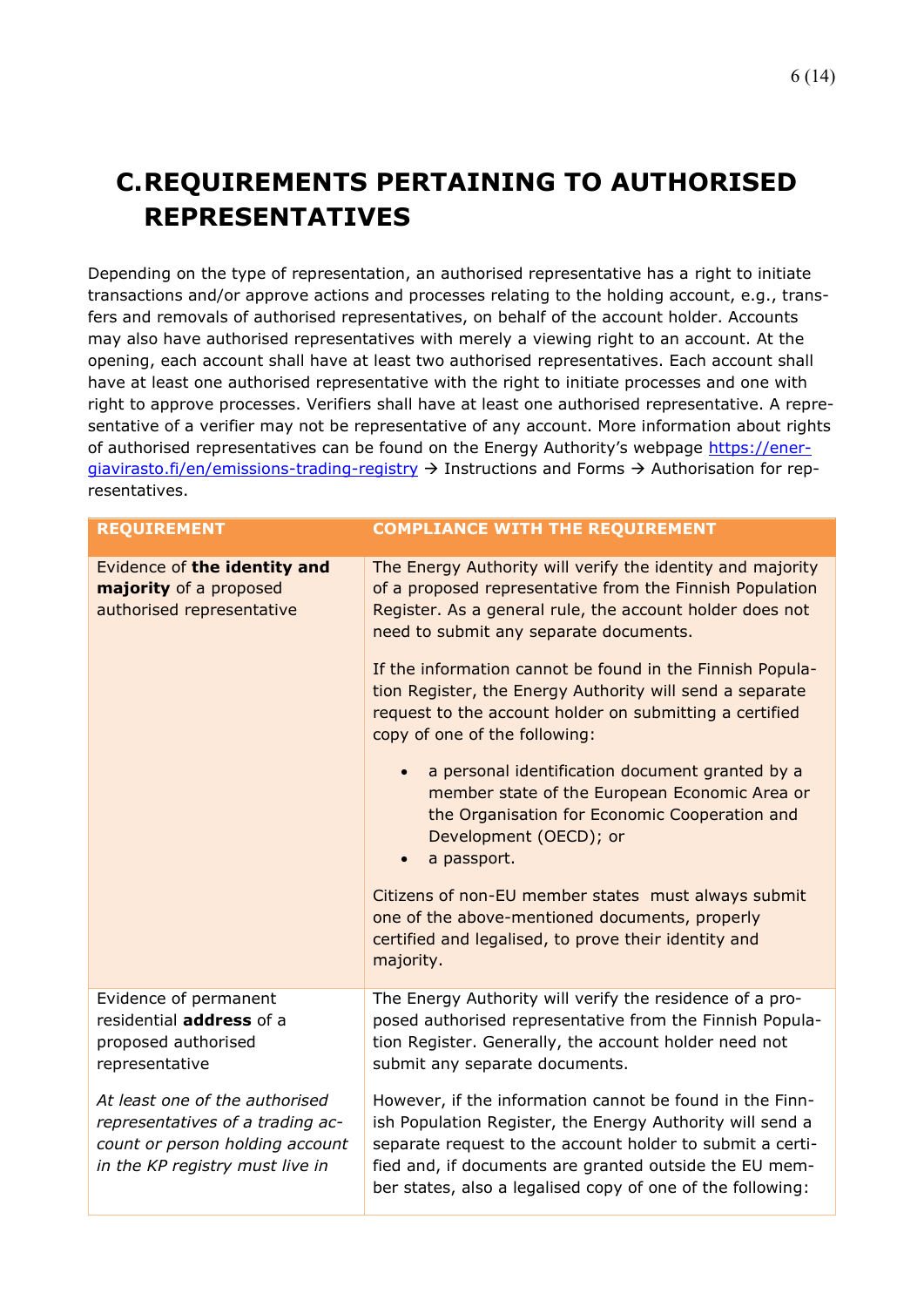| <b>REQUIREMENT</b>                                                                                                                                                                                                                                                                                                                                                                                                        | <b>COMPLIANCE WITH THE REQUIREMENT</b>                                                                                                                                                                                                                                                                                                                                                                                                                                                                                                                                                                                                               |
|---------------------------------------------------------------------------------------------------------------------------------------------------------------------------------------------------------------------------------------------------------------------------------------------------------------------------------------------------------------------------------------------------------------------------|------------------------------------------------------------------------------------------------------------------------------------------------------------------------------------------------------------------------------------------------------------------------------------------------------------------------------------------------------------------------------------------------------------------------------------------------------------------------------------------------------------------------------------------------------------------------------------------------------------------------------------------------------|
| Finland. No requirements on res-<br>idence are applied to authorised<br>representatives of operator hold-<br>ing accounts, aircraft operator<br>holding accounts and verifier ac-<br>counts.                                                                                                                                                                                                                              | As above, a personal identification document if it<br>$\bullet$<br>shows the proposed representative's permanent<br>address;<br>Any other form of personal identification granted<br>$\bullet$<br>by an authority that shows the proposed<br>representative's permanent address; or<br>If the proposed representative's permanent<br>$\bullet$<br>country of residence does not grant personal<br>identification documents that show the person's<br>permanent address, a certificate from a local<br>authority on the permanent residence of the<br>proposed representative.                                                                        |
| Criminal record data of a                                                                                                                                                                                                                                                                                                                                                                                                 | <b>Persons living in Finland:</b>                                                                                                                                                                                                                                                                                                                                                                                                                                                                                                                                                                                                                    |
| proposed authorised<br>representative<br>The Energy Authority may refuse<br>to accept an authorised repre-<br>sentative if the proposed author-<br>ised representative is being in-<br>vestigated or has been convicted<br>in the past five years of fraud<br>pertaining to emissions allow-<br>ances, money laundering, fund-<br>ing of terrorism or any other se-<br>rious crime in which the account<br>could be used. | The Energy Authority will request the information from<br>the Finnish Legal Register Centre. The account holder<br>need not submit any documents to the Energy Authority.<br><b>Persons living outside of Finland:</b><br>The account holder must submit the criminal record data<br>of the person living outside of Finland from the person's<br>country of residence as an original document or as a cer-<br>tified copy. Documents granted outside the EU member<br>states must be legalised. The Energy Authority will also<br>request information on all persons named as authorised<br>representatives from the Finnish Legal Register Centre. |
| Personal URID number in the<br><b>Union Registry</b><br>In order to appoint a person as a<br>representative for an account,<br>they must have a personal URID<br>number in the Union Registry,<br>for example FI123456789012.                                                                                                                                                                                             | In order to get the URID, one must register at the Union<br>Registry. See further instructions in the new user quide<br>on the Energy Authority's webpage. Users that have al-<br>ready registered can check their URID by logging in to<br>the Union Registry. The URID is shown on the top left-<br>hand corner.                                                                                                                                                                                                                                                                                                                                   |
| Minimum number of authorised<br>representatives for an account                                                                                                                                                                                                                                                                                                                                                            | For a verifier, the mandatory minimum number of<br>representatives is one (1) authorised representative per<br>verifier.<br>For all accounts, the mandatory minimum number is two<br>(2) authorised representatives per account.                                                                                                                                                                                                                                                                                                                                                                                                                     |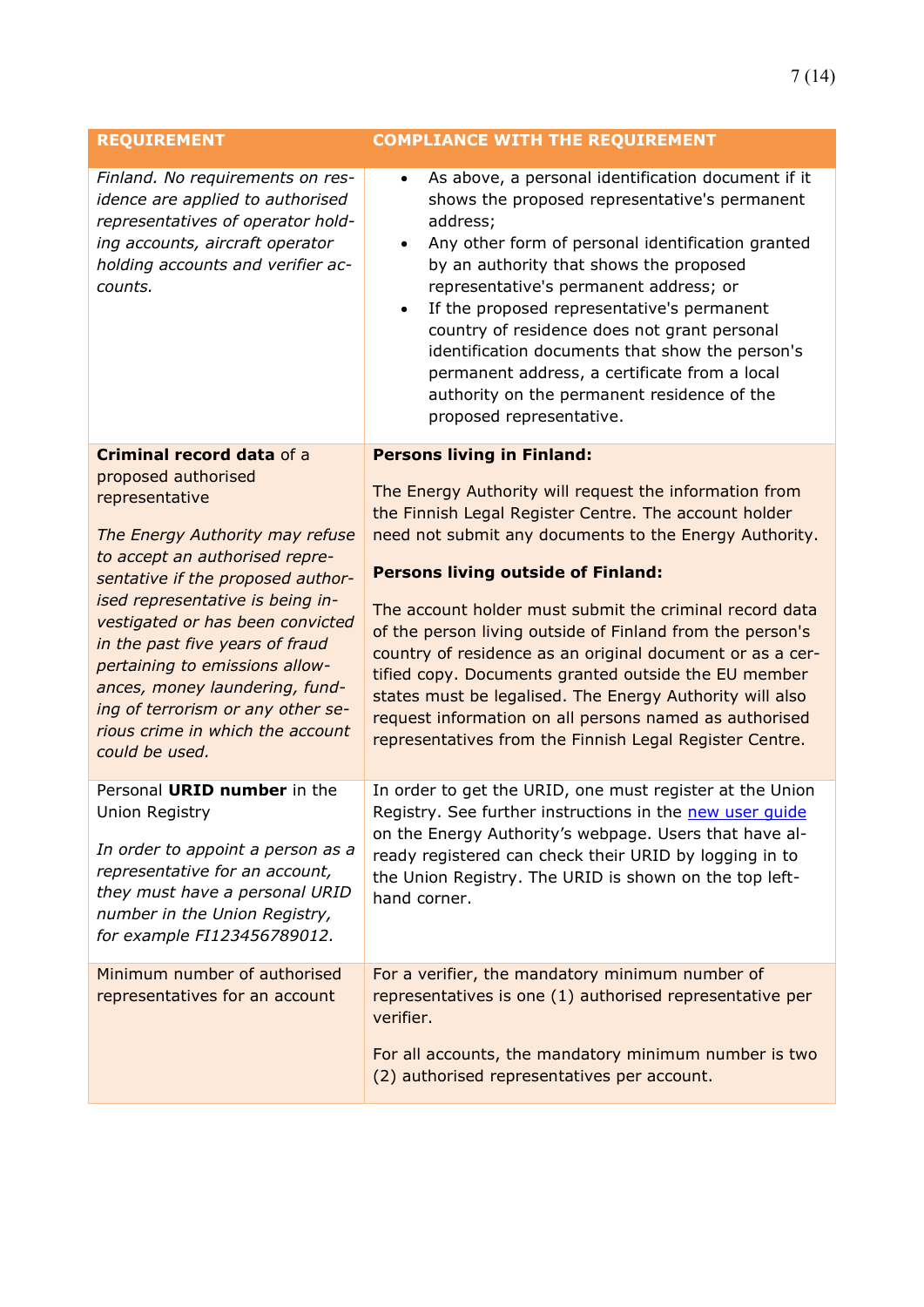## <span id="page-7-0"></span>**D. REQUIREMENTS PERTAINING TO HOLDERS OF TRADING ACCOUNTS**

Trading accounts are opened in the Union Registry. This is a voluntary account type.

### **If the party opening an account is an organisation:**

| <b>REQUIREMENT</b>                                                                                                                                                                                                                                                                                                                                                                                                                                                                                                               | <b>COMPLIANCE WITH THE REQUIREMENT</b>                                                                                                                                                                                                                                                                                                                                                                                                                                                            |
|----------------------------------------------------------------------------------------------------------------------------------------------------------------------------------------------------------------------------------------------------------------------------------------------------------------------------------------------------------------------------------------------------------------------------------------------------------------------------------------------------------------------------------|---------------------------------------------------------------------------------------------------------------------------------------------------------------------------------------------------------------------------------------------------------------------------------------------------------------------------------------------------------------------------------------------------------------------------------------------------------------------------------------------------|
| Evidence on the organisation<br>requesting the opening of an<br>account having an open bank<br>account in an EEA member<br>state                                                                                                                                                                                                                                                                                                                                                                                                 | The organisation requesting the opening of an account<br>must submit a signed statement from the bank regarding<br>an open bank account. The statement must include the<br>following: the bank's name, the bank account holder's<br>name, the date and a signature of a representative of the<br>bank. The statement must in principle be submitted as an<br>original document.                                                                                                                   |
| Evidence of the registration<br>of the organisation requesting<br>the opening of an account and<br>a list of its managers as de-<br>fined in Article 3(1) point (25)<br>of Regulation (EU) 596/2014. If<br>necessary, also the instrument<br>establishing the organisation.<br>An account may only be<br>opened for an organisation<br>registered in Finland.                                                                                                                                                                    | The Energy Authority will verify this information from the<br>Information Service. As a general rule, the organisation<br>requesting the opening of an account need not submit any<br>separate documentation.<br>If the information cannot be found in the Information Ser-<br>vice, the Energy Authority will send a separate request on<br>submitting relevant documents to the organisation re-<br>questing the opening of an account. The documents must<br>be originals or certified copies. |
| <b>Criminal record data of the</b><br>management of the<br>organisation requesting the<br>opening of an account, as<br>stated above<br>The Energy Authority may<br>refuse to open an account if<br>one of the people included in<br>the management of the<br>potential account holder is<br>being investigated or has been<br>convicted in the past five years<br>of fraud pertaining to emissions<br>allowances, money laundering,<br>funding of terrorism or any<br>other serious crime in which<br>the account could be used. | <b>Persons living in Finland:</b><br>The Energy Authority will request the information directly<br>from the Finnish Legal Register Centre. The organisation<br>requesting the opening of an account need not submit any<br>documents to the Energy Authority.<br><b>Persons living outside of Finland:</b><br>The organisation requesting the opening of an account                                                                                                                               |
|                                                                                                                                                                                                                                                                                                                                                                                                                                                                                                                                  | must submit the criminal record data of the person living<br>outside of Finland from the person's country of residence<br>as an original document or as a certified copy. If the crimi-<br>nal record is requested outside the EU member states, the<br>document must be legalised. The Energy Authority will also<br>always request information about the whole management<br>of the organisation from the Finnish Legal Register Centre.                                                        |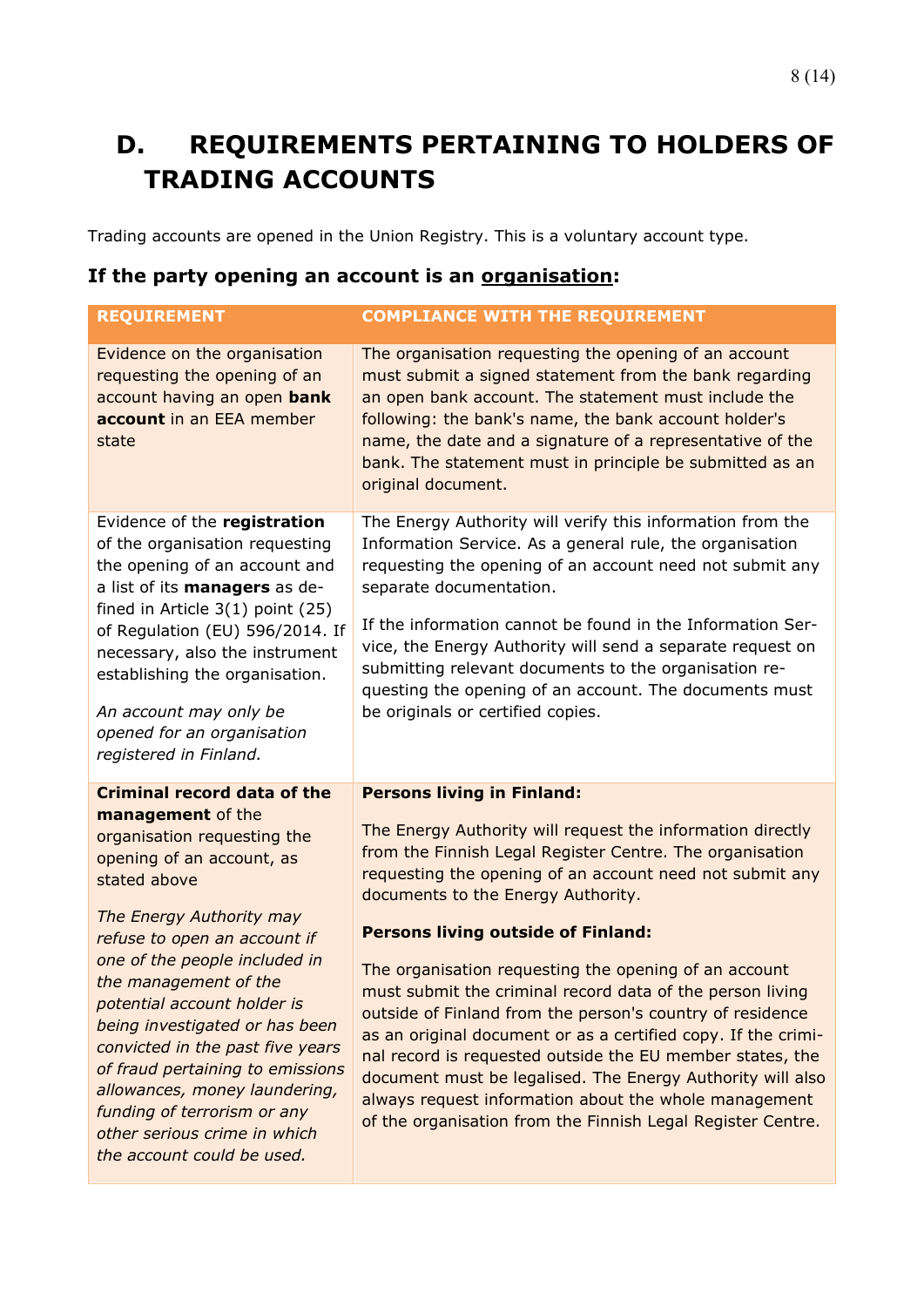| <b>REQUIREMENT</b>                                                                                                                                                                                                                                                                                                           | <b>COMPLIANCE WITH THE REQUIREMENT</b>                                                                                                                                                                                                                                                                                                                                                                                                                                                            |
|------------------------------------------------------------------------------------------------------------------------------------------------------------------------------------------------------------------------------------------------------------------------------------------------------------------------------|---------------------------------------------------------------------------------------------------------------------------------------------------------------------------------------------------------------------------------------------------------------------------------------------------------------------------------------------------------------------------------------------------------------------------------------------------------------------------------------------------|
| Information about the<br><b>beneficial owner</b> of the<br>organisation requesting the<br>opening of an account,<br>including the name, date of<br>birth, nationality, type of<br>ownership or authority, as<br>defined by the Act on Detecting<br>and Preventing Money<br>Laundering and Terrorist<br>Financing (444/2017). | The Energy Authority will verify this information from the<br>Information Service. As a general rule, the organisation<br>requesting the opening of an account need not submit any<br>separate documentation.<br>If the information cannot be found in the Information Ser-<br>vice, the Energy Authority will send a separate request to<br>the organisation requesting the opening of an account on<br>submitting a report on a separate form on the beneficial<br>owners of the organisation.  |
| A certificate from an authority<br>on the organisation requesting<br>the opening of an account<br>being included in the register<br>of parties liable to pay value<br>added tax                                                                                                                                              | The Energy Authority will verify this information from the<br><b>Information Service.</b>                                                                                                                                                                                                                                                                                                                                                                                                         |
| If necessary, financial<br>statements of the<br>organisation requesting the<br>opening of an account                                                                                                                                                                                                                         | The Energy Authority will verify this information from the<br>Information Service. As a general rule, the organisation<br>requesting the opening of an account need not submit any<br>separate documentation.<br>If the information cannot be found in the Information Ser-<br>vice, the Energy Authority will send a separate request on<br>submitting relevant documents to the organisation re-<br>questing the opening of an account. The documents must<br>be originals or certified copies. |
| Evidence of the registered<br>address of the organisation<br>requesting the opening of an<br>account                                                                                                                                                                                                                         | If the organisation's registered address is not stated in any<br>of the documents listed above, the organisation requesting<br>the opening of an account must upon request submit an-<br>other document that includes the address to the Energy<br>Authority. The document must be original or a certified<br>copy.                                                                                                                                                                               |

### **If the party opening an account is a private person:**

| <b>REQUIREMENT</b>                                                                                                                 | <b>COMPLIANCE WITH THE REQUIREMENT</b>                                                                                                                                                                                                                                                                                                                       |
|------------------------------------------------------------------------------------------------------------------------------------|--------------------------------------------------------------------------------------------------------------------------------------------------------------------------------------------------------------------------------------------------------------------------------------------------------------------------------------------------------------|
| Evidence on the private person<br>requesting the opening of an<br>account having an open bank<br>account in an EEA member<br>state | The private person requesting the opening of an account<br>must submit a signed statement from the bank regarding<br>an open bank account. The statement must include the<br>following: the bank's name, the bank account holder's<br>name, the date and a signature of a representative of the<br>bank. The statement must be original or a certified copy. |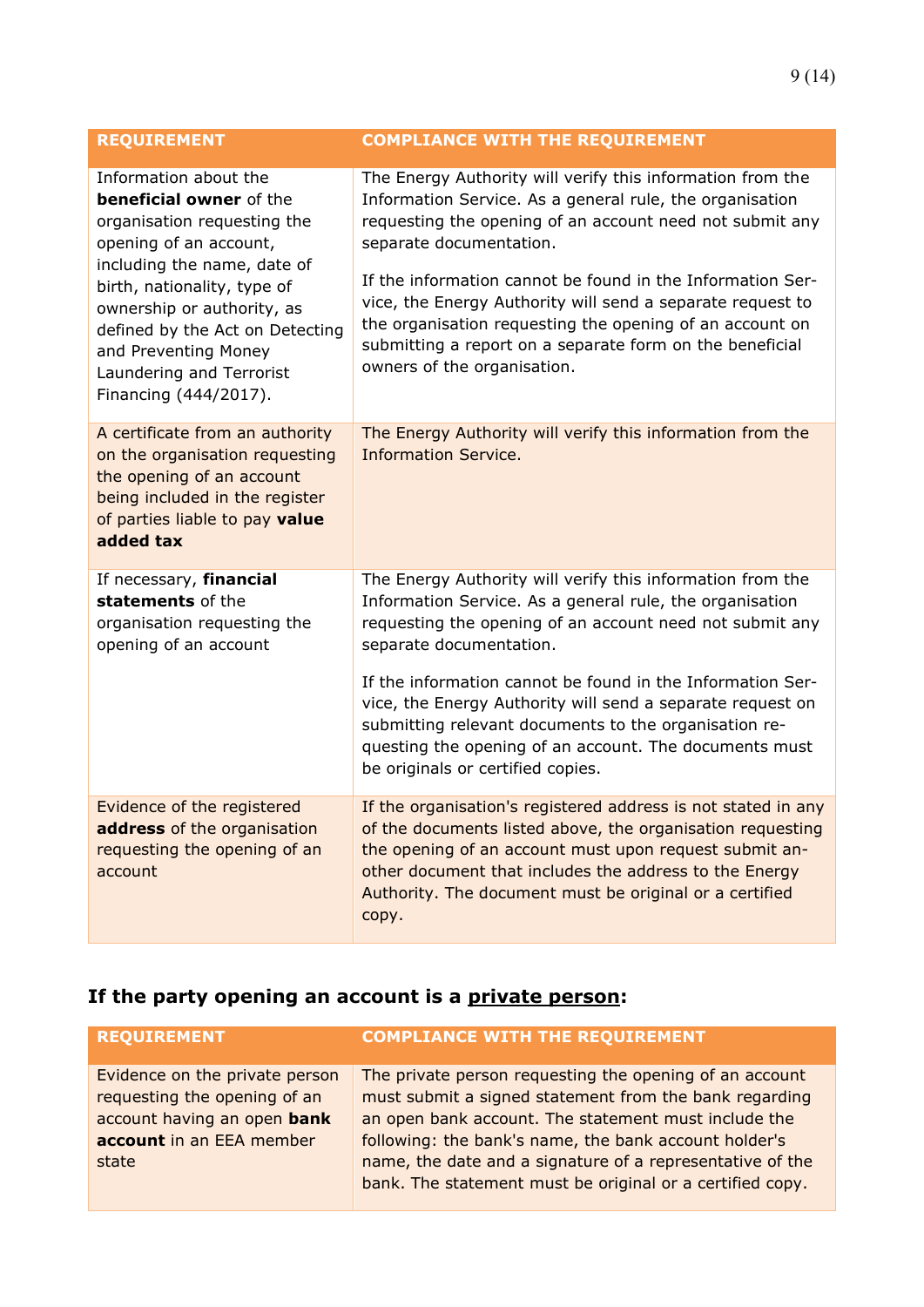| <b>REQUIREMENT</b>                                                                                                                                                                 | <b>COMPLIANCE WITH THE REQUIREMENT</b>                                                                                                                                                                                                                                                                                                                                                                                                                                                                                                        |
|------------------------------------------------------------------------------------------------------------------------------------------------------------------------------------|-----------------------------------------------------------------------------------------------------------------------------------------------------------------------------------------------------------------------------------------------------------------------------------------------------------------------------------------------------------------------------------------------------------------------------------------------------------------------------------------------------------------------------------------------|
|                                                                                                                                                                                    |                                                                                                                                                                                                                                                                                                                                                                                                                                                                                                                                               |
| Evidence of the identity of the<br>private person requesting the<br>opening of an account                                                                                          | The Energy Authority will verify the identity of the pro-<br>posed person from the Finnish Population Register. Gener-<br>ally, the private person requesting the opening of an ac-<br>count need not submit any separate documents.<br>If the information cannot be found in the Finnish Popula-<br>tion Register, the Energy Authority will send to the private<br>person requesting the opening of an account a separate<br>request on submitting a certified copy of one of the follow-<br>ing:                                           |
|                                                                                                                                                                                    | a personal identification document granted by a<br>member state of the European Economic Area or<br>the Organisation for Economic Cooperation and<br>Development (OECD); or<br>a passport.<br>$\bullet$                                                                                                                                                                                                                                                                                                                                       |
|                                                                                                                                                                                    | Citizens of non-EU member states must always submit one<br>of the above-mentioned documents, properly certified and<br>legalised, to prove their identity.                                                                                                                                                                                                                                                                                                                                                                                    |
| Evidence of the permanent<br>residential address of the<br>private person requesting the<br>opening of an account                                                                  | The Energy Authority will primarily verify the information<br>from the Finnish Population Register. The private person<br>requesting the opening of an account need not submit any<br>separate documentation.                                                                                                                                                                                                                                                                                                                                 |
| An account may only be<br>opened for a private person<br>who permanently lives in<br>Finland. The person's<br>citizenship is of no significance;<br>only their permanent residence | However, if the information cannot be found in the Finnish<br>Population Register, the Energy Authority will send to the<br>private person requesting the opening of an account a sep-<br>arate request on submitting a certified and if documents<br>are granted outside the EU member states also a legalised<br>copy of one of the following:                                                                                                                                                                                              |
| is decisive.                                                                                                                                                                       | A personal identification document submitted in<br>$\bullet$<br>accordance with the paragraph above if it shows<br>the person's permanent address;<br>Any other form of personal identification granted by<br>$\bullet$<br>an authority that shows the person's permanent<br>address; or<br>If the person's permanent country of residence<br>$\bullet$<br>does not grant personal identification documents<br>that show the person's permanent address, a<br>certificate from a local authority on the permanent<br>residence of the person. |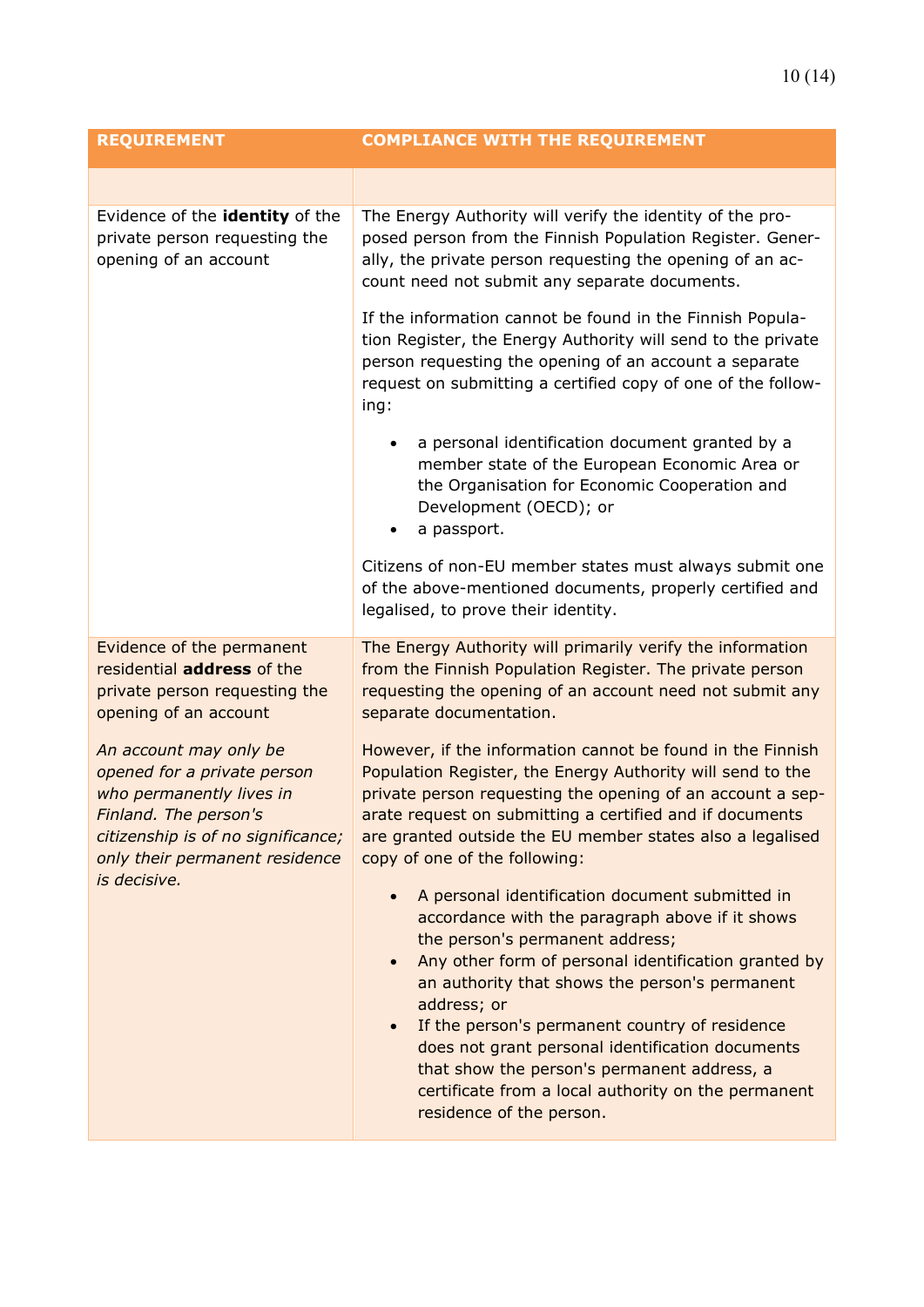### **REQUIREMENT COMPLIANCE WITH THE REQUIREMENT**

**Criminal record data** of the private person requesting the opening of an account

*The Energy Authority may refuse to open an account if the potential account holder is being investigated or has been convicted in the past five years of fraud pertaining to emissions allowances, money laundering, funding of terrorism or any other serious crime in which the account could be used.*

The Energy Authority will request the information directly from the Finnish Legal Register Centre. For a justified reason, the Energy Authority may request the criminal record data of the private person requesting the opening of an account from another country as an original document or as a certified copy. If the criminal record is requested outside the EU member states, then the document must be legalised.

### <span id="page-10-0"></span>**E.REQUIREMENT PERTAINING TO REGISTERING A VERIFIER**

A document proving that the person requesting the opening of an account has been **accredited** as a verifier in accordance with Article 15 of Directive 2003/87/EC

#### **REQUIREMENT COMPLIANCE WITH THE REQUIREMENT**

The Energy Authority will verify this information directly from the authority that accredited the verifier. The verifier requesting the registration need not submit any documentation. If necessary, the Energy Authority will contact the verifier to request further information.

### <span id="page-10-1"></span>**F.OPENING AN OPERATOR HOLDING ACCOUNT OR AN AIRCRAFT OPERATOR HOLDING ACCOUNT**

| <b>REQUIREMENT</b>                                              | <b>COMPLIANCE WITH THE REQUIREMENT</b>                                                                                                                                                                                                      |
|-----------------------------------------------------------------|---------------------------------------------------------------------------------------------------------------------------------------------------------------------------------------------------------------------------------------------|
| A document clearly identifying<br>the structure of the group if | The Energy Authority will verify this information from the<br><b>Information Service.</b>                                                                                                                                                   |
| the account holder is part of a<br>group.                       | If the information cannot be found in the Information Ser-<br>vice, the Energy Authority will send a separate request on<br>submitting relevant documents to the organisation re-<br>questing the opening of an account. The documents must |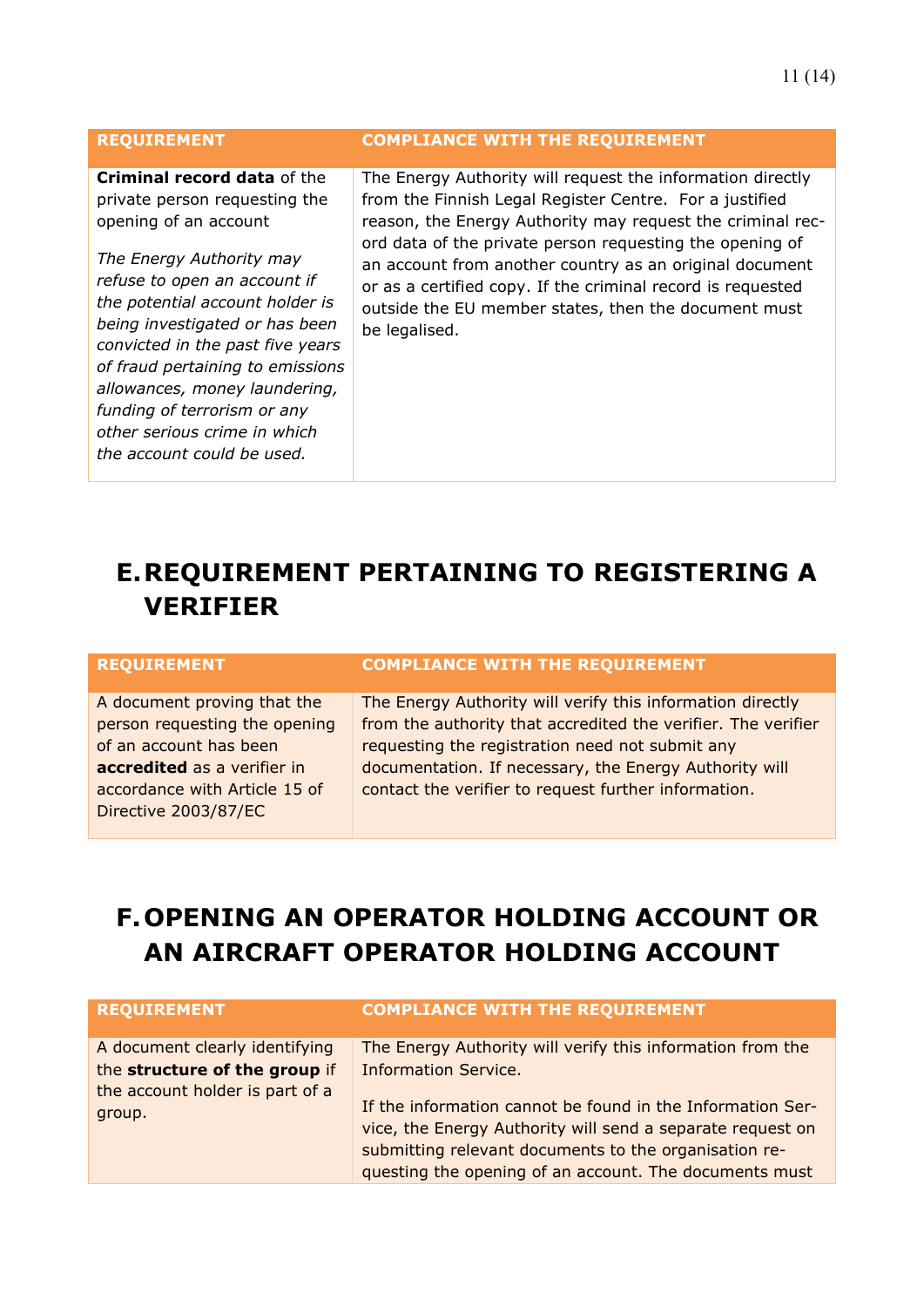|                                                                                                                                                                                                                                                                                                                                               | be originals or certified copies. Documents issued outside<br>of the Nordic countries must also be legalised.                                                                                                                                                                                                  |
|-----------------------------------------------------------------------------------------------------------------------------------------------------------------------------------------------------------------------------------------------------------------------------------------------------------------------------------------------|----------------------------------------------------------------------------------------------------------------------------------------------------------------------------------------------------------------------------------------------------------------------------------------------------------------|
| If necessary, information about<br>the <b>beneficial owner</b> of the<br>organisation requesting the<br>opening of an account,<br>including the name, date of<br>birth, natinality, and type of<br>ownership or authority, as<br>defined by the Act on Detecting<br>and Preventing Money<br>Laundering and Terrorist<br>Financing (444/2017). | The Energy Authority will verify this information from the<br>Information Service.<br>If the information cannot be found in the Information Ser-<br>vice, the Energy Authority will send a separate request on<br>submitting relevant documents to the organisation re-<br>questing the opening of an account. |

### <span id="page-11-0"></span>**G. OPENING A PERSON HOLDING ACCOUNT IN THE NATIONAL KP REGISTRY**

A person holding account in the KP Registry (KP account) is opened in the Kyoto Protocol National Registry. The account type is voluntary. EU emission allowances cannot be held in a KP account, only KP units can be held there (CER, ERU, AAU, RMU). A KP account is needed for example if the party requesting the opening of an account participates in a CDM project and receives CER units directly from the CDM registry. A KP account can only be opened for legal persons.

| <b>REQUIREMENT</b>                                                                                                               | <b>COMPLIANCE WITH THE REQUIREMENT</b>                                                                                                                                                                                                                                                                                                                                          |
|----------------------------------------------------------------------------------------------------------------------------------|---------------------------------------------------------------------------------------------------------------------------------------------------------------------------------------------------------------------------------------------------------------------------------------------------------------------------------------------------------------------------------|
| Evidence on the organisation<br>requesting the opening of an<br>account having an open bank<br>account in an EEA member<br>state | The organisation requesting the opening of an account<br>must submit a signed statement from the bank regarding<br>an open bank account. The statement must include the<br>following: the bank's name, the bank account holder's<br>name, the date and a signature of a representative of the<br>bank. The statement must in principle be submitted as an<br>original document. |
| Instruments establishing the                                                                                                     | The Energy Authority will verify this information from the                                                                                                                                                                                                                                                                                                                      |
| organisation requesting the<br>opening of an account and<br>evidence of the registration of                                      | Information Service. As a general rule, the organisation<br>requesting the opening of an account need not submit any<br>separate documentation.                                                                                                                                                                                                                                 |
| the organisation and its<br>management (persons effec-<br>tively directing the day-to-day<br>operations of a legal person)       | If the information cannot be found in the Information Ser-<br>vice, the Energy Authority will send a separate request on<br>submitting relevant documents to the organisation re-<br>questing the opening of an account. The documents must                                                                                                                                     |
| An account may only be<br>opened for an organisation<br>registered in Finland.                                                   | be originals or certified copies.                                                                                                                                                                                                                                                                                                                                               |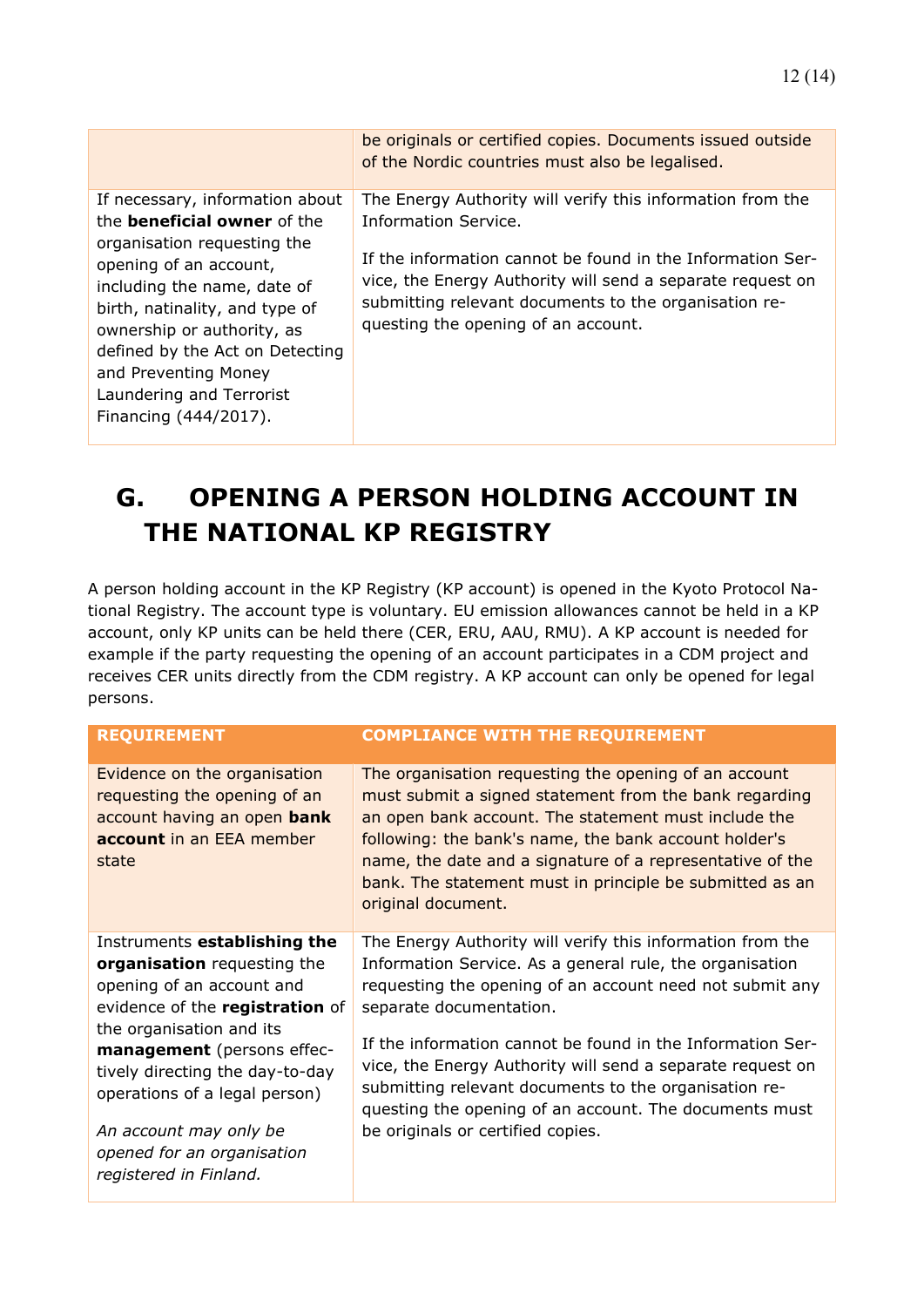### **REQUIREMENT COMPLIANCE WITH THE REQUIREMENT**

### **Criminal record data of the management** of the

organisation requesting the opening of an account, as stated above

*The Energy Authority may refuse to open an account if one of the people included in the management of the organisation requesting the opening of an account is being investigated or has been convicted in the past five years of fraud pertaining to emissions allowances or Kyoto units, money laundering, funding of terrorism or any other serious crime in which the account could be used.* Information about the

**beneficial owner** of the organisation requesting the opening of an account, including the type of ownership or authority, as defined by the Act on Detecting and Preventing Money Laundering and Terrorist Financing (444/2017).

A certificate from an authority on the organisation requesting the opening of an account being included in the register of parties liable to pay **value added tax**

**Financial statements** of the organisation requesting the opening of an account The Energy Authority will verify this information from the separate documentation. If the information cannot be found in the Information Ser-

vice, the Energy Authority will send a separate request on

|  |  | <b>Persons living in Finland:</b> |
|--|--|-----------------------------------|
|--|--|-----------------------------------|

The Energy Authority will request the information directly from the Finnish Legal Register Centre. The organisation requesting the opening of an account need not submit any documents to the Energy Authority.

#### **Persons living outside of Finland:**

The organisation requesting the opening of an account must submit the criminal record data of the person living outside of Finland from the person's country of residence as an original document or as a certified copy. If the criminal record is requested outside the EU member states, the document must be legalised. The Energy Authority will also always request information about the management of the organisation from the Finnish Legal Register Centre.

The Energy Authority will verify this information from the Information Service. As a general rule, the organisation requesting the opening of an account need not submit any separate documentation.

If the information cannot be found in the Information Service, the Energy Authority will send a separate request to the organisation requesting the opening of an account on submitting a report on a separate form on the beneficial owners of the organisation.

The Energy Authority will verify this information from the Information Service.

Information Service. As a general rule, the organisation requesting the opening of an account need not submit any